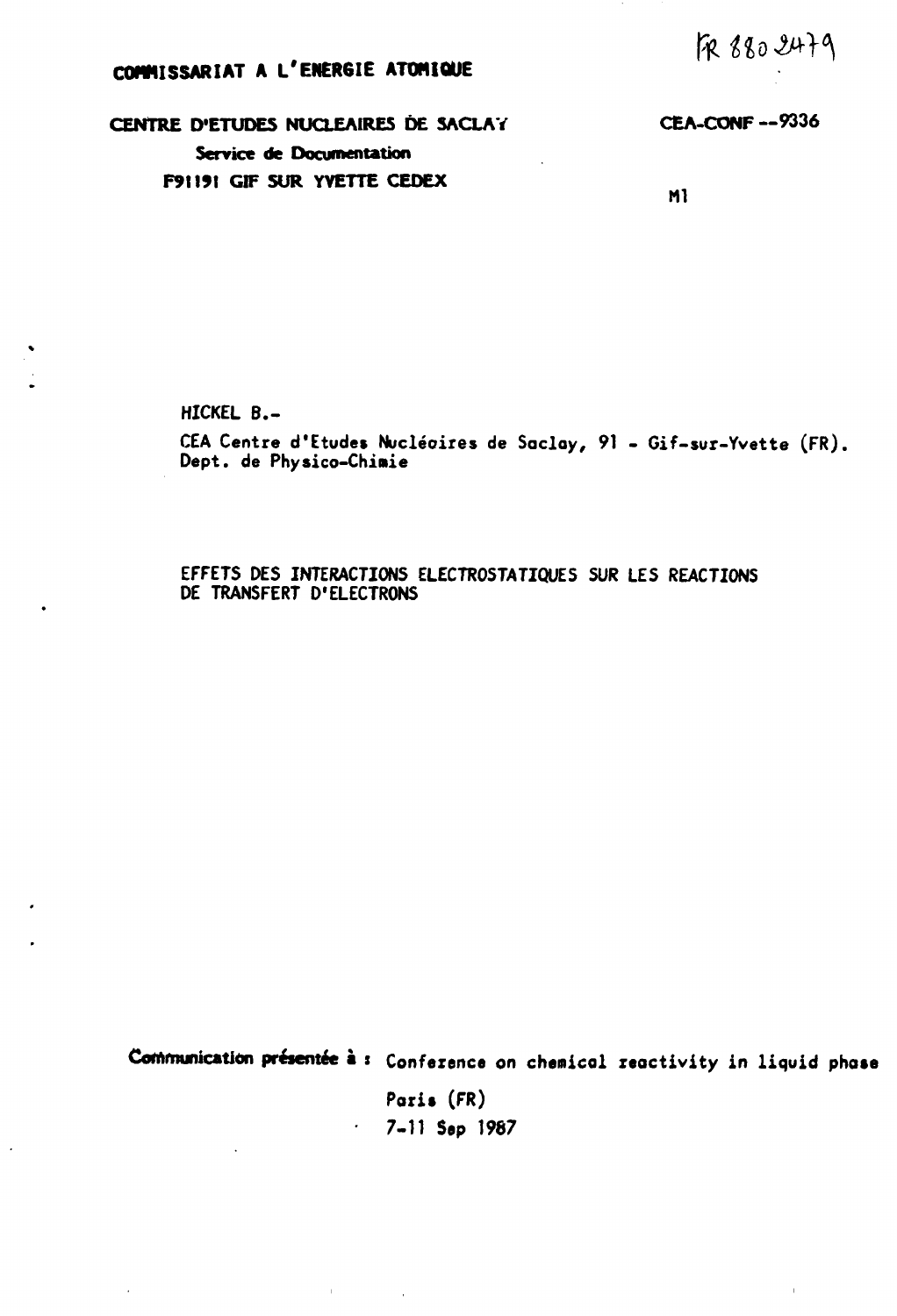## **Effets des interactions électrostatiques sur les réactions de transfert d'électrons**

**B. Hlckel IRDI/DESICP/DPC/SCM UA CNRS 331 CEA - CEN/SACLAY 91191 GIF Sur YVETTE CEDEX** 

**Les réactions rapides de transfert d'électrons ont été étudiées par radiolyse puisée. Cette technique perset de créer dans un temps de l'ordre de 10~\*s et de façon honogéne dans la aasse de la solution, des radicaux et ions radicaux ayant des potentiels redox élevés. Dans le cas de l'électron solvate, l'effet des interactions électrostatiques sur la constante de vitesse des réactions liaitées par la diffusion est décrit avec une bonne approxlaation par l'équation de Debye lorsque la mobilité des ions est connue. Un certain nombre de déviations par rapport A la théorie sont dues A la formation de paires d'ions. Ceci peut être mis expérimentalement en évidence pour les réactions entre anions en coaplexant les cations avec un cryptate.** 

Les réactions relativement lentes  $k < 10^8$   $M^{-1}s^{-1}$  sont plus **sensibles aux interactions électrostatiques que les réactions limitées par la diffusion. Dans les cas où 11 n'y a pas formation de paires d'ions, la constante de vitesse dépend de la constante diélectrique du solvant et du rayon de réaction.** 

**Le cas plus complexe des réactions presque liaitées par la diffusion c'est-A-dire où l'étape physique et l'étape chimique^ ont des vitesses voisines sera discuté brièvement.** 

**: Congrès : Réactivlté chimique en phase liquide Aspects Fondamentaux PARIS (FRANCE) 7/11 sept. 1987.**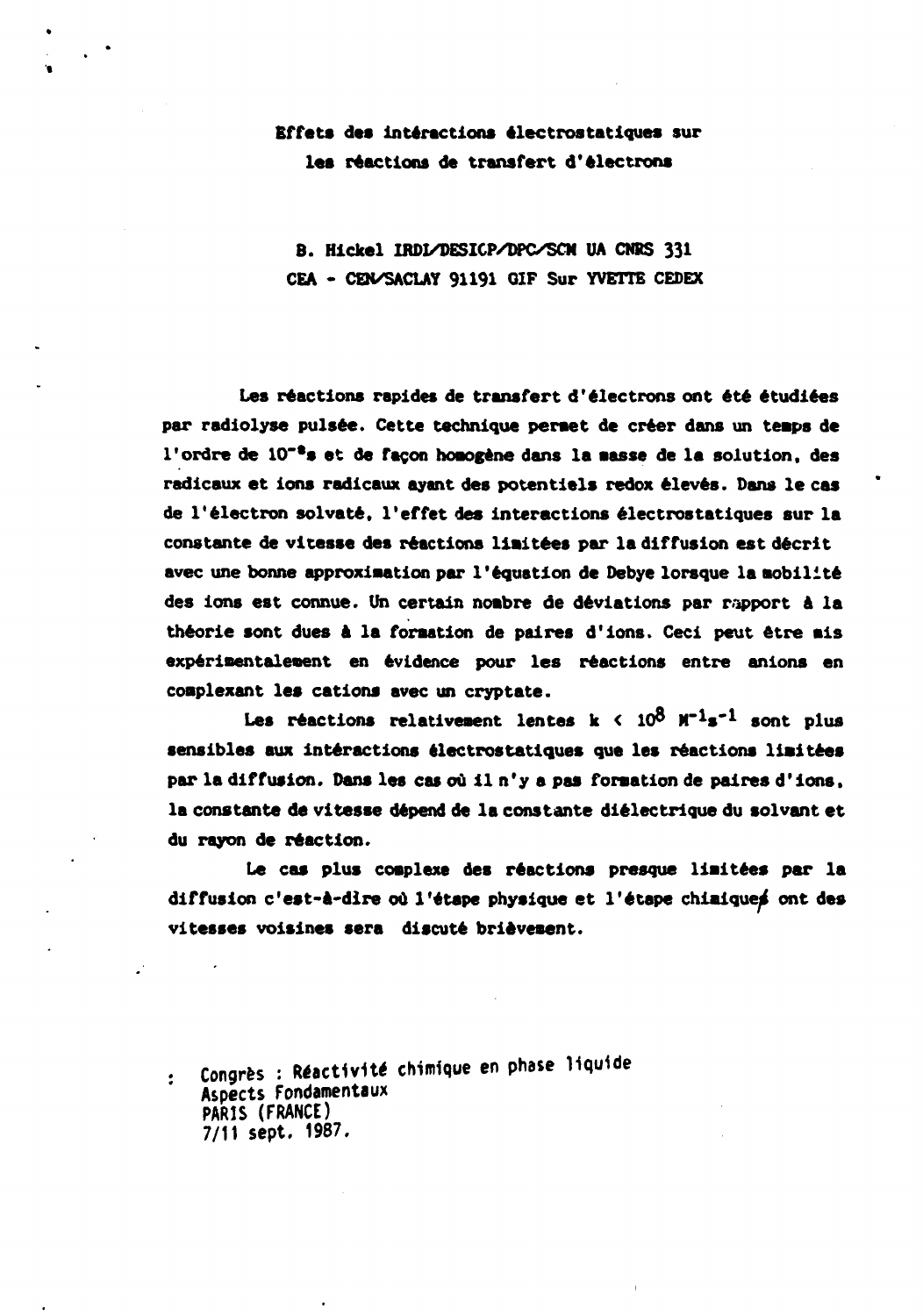**EFFECT OF ELECTROSTATIC INTERACTIONS ON ELECTRON-TRANSFER REACTIONS.** 

**Bernard HICKEL** 

CEA - CEN/SACLAY IRDI/DESICP/DPC/SCM UA CNRS 331 **91191 GIF S/ YVETTE CEDEX France** 

#### **INTRODUCTION**

**Electrostatic interactions play an important role in the rate of ionic reactions, not only through the activity coefficients which depend of the ionic strength of the medium (1) but more directly the coulombic forces between the ionic reactants change the collision frequency. The first treatment of the effect of electrostatic interactions was given by Christansen and Scatchard (2) (equation I)** 

$$
(1) \t k = k_0 e^{-Q} \t\t Q = \frac{Nz_A z_B e^2}{\epsilon d RT}
$$

where N is the Avogadro number,  $Z_A$  and  $Z_B$  the charge of the reacting **species e the electronic charye, e the dielectric constant of the solvent and d the reaction distances k would be the rate in a medium of infinite dielectric constant. This equation predicts that a plot of log k against**   $\frac{1}{6}$  is a straight line and the slope gives d the reaction distance.

**When the reaction is diffusion controlled equation I is no longer valid and is replaced by the Debye equation (3) ( equation II ).** 

$$
k = k_d x
$$
,  $\frac{e^U}{e^Q - 1}$  where  $k_d = \frac{4 \pi N}{1.000}$   $(D_A + D_B)$  d

**is the Smoluchowski equation for diffusion controlled reactions in absence of electrostatic interactions (4) and the second member of equation II is a correction factor which accounts for the effect of electrostatic**  interactions. D<sub>A</sub> and D<sub>R</sub> are the diffusion coefficients of the ions. The **comparaison, between the two equations for the same reaction distance is given in figure 1.**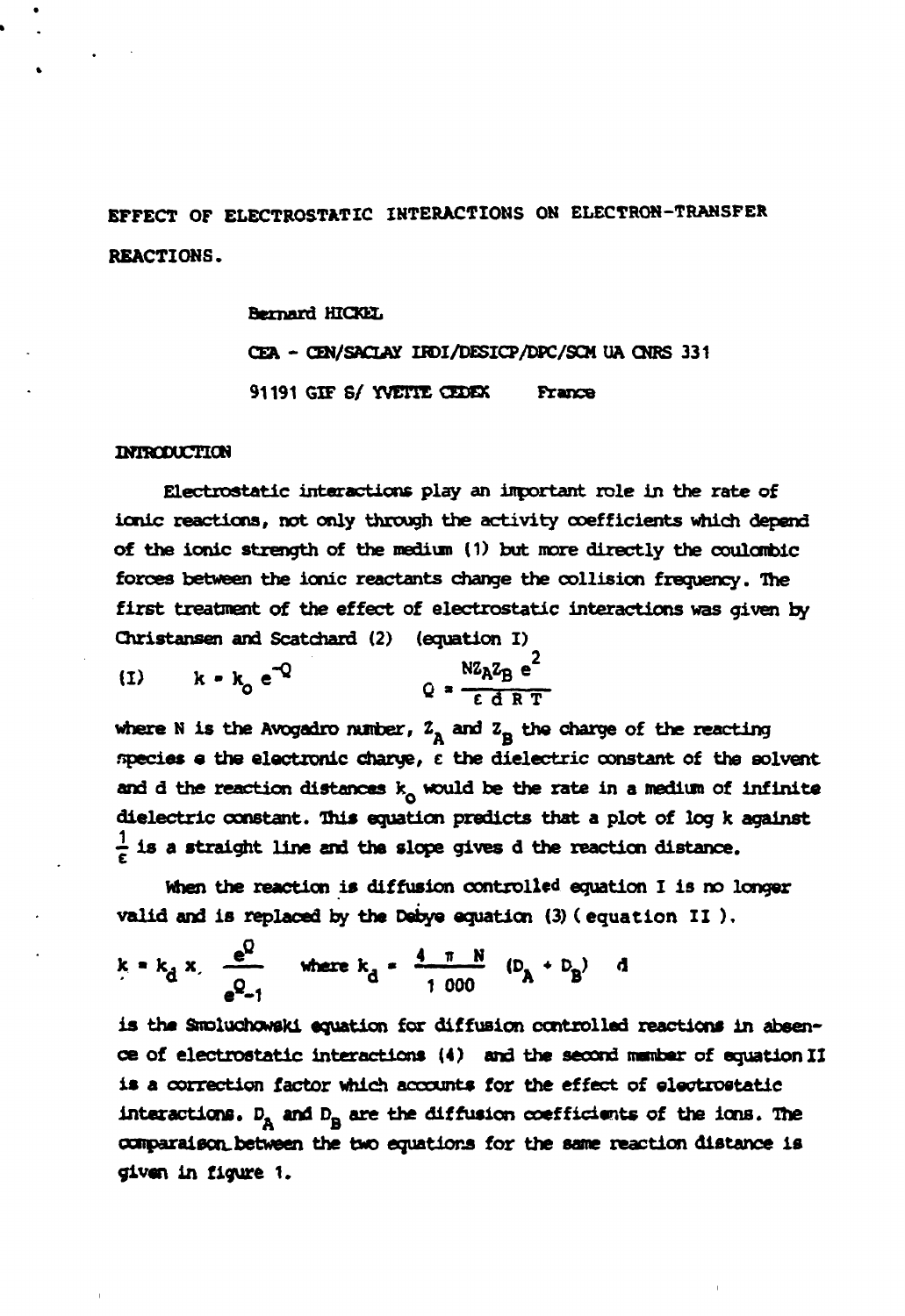

FIGURE 1

---- Equation I

- Equation II

 $d = 4.3 \text{ Å}$ 

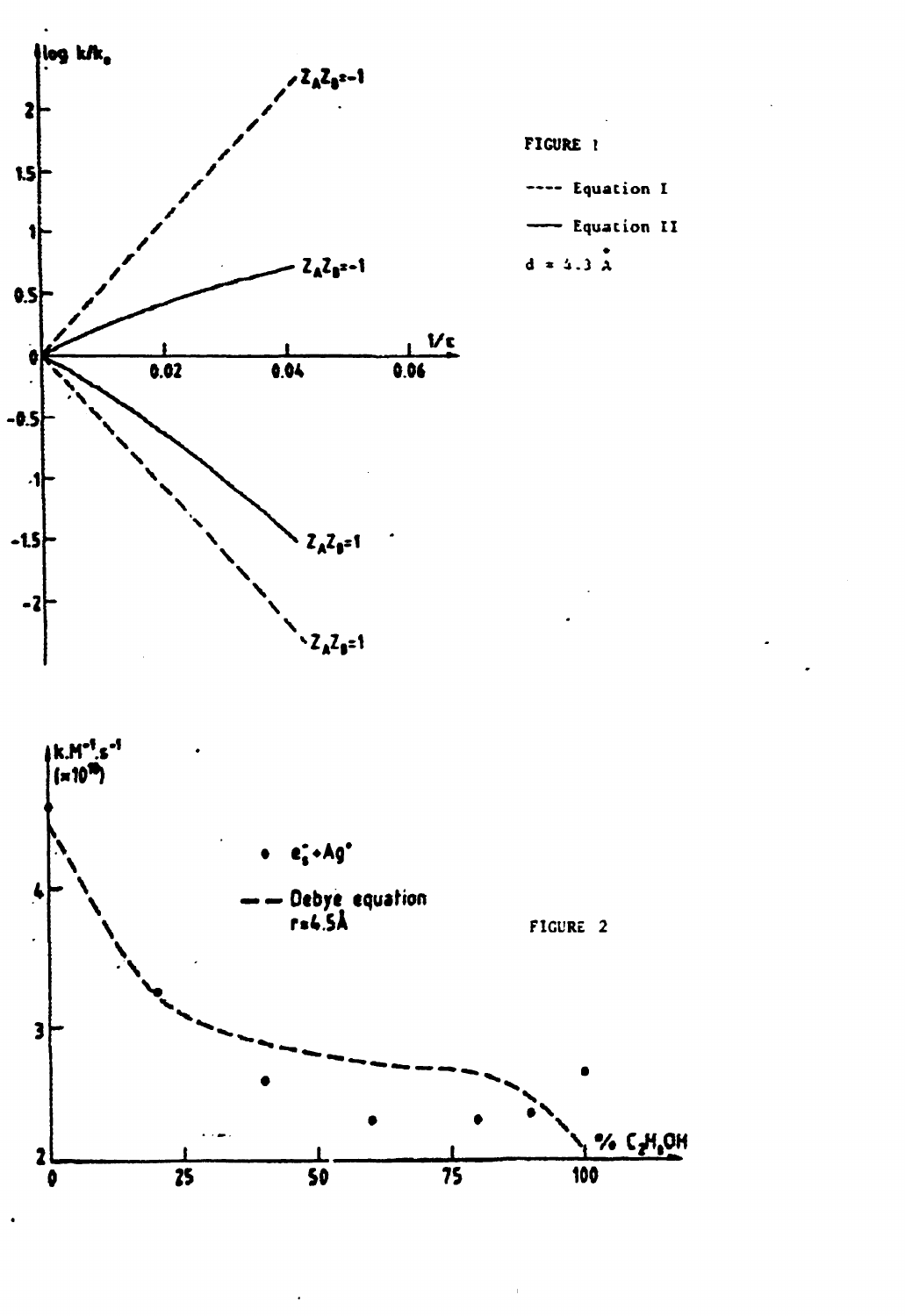**Me have studied the affect of electiostatic interaction on the rate constants of solvated electrons with anions and cations in water-ethanol mixtures where the dielectric constant change frem 80 to 25 at room temperature. Water-ethanol mixtures have two advantages : first the diffusion coefficients of solvated electron are known (5 ) and the diffusion coefficients of other ions are often available from conductivity measurements. Secondly the absorption spectra of the solvated electron change very little with the composition of the mixture (6 ) . This means that the solvation energy of the electron, which can play an important role in the rate, (7 ) remains approximatly constant for the whole range of composition.** 

#### **EXPERIMENTAL SECTION**

**Solvated electrons were produced by pulse radiolysis of the solution using a modified Febetxon 707 delivering single pulses of electrons in the energy range 1.6 - 1.8 MeV. The total duration of the electron pulse is less than 20 ns. The irradiation cell of high purety silica was rectangular and the optical path was 2.2 an. Experimental details on the fast spectrophotonetric detection system are given in previous publications (8 ) (9 ) . The dose determined from the initial absorption of the**  solvated electron varied from 5 to 15 krads.

**The concentration of solvated electrons was always much lower than the solute concentration to ensure that the bimolecular reaction follows pseudo first order kinetics. The rate constants were determined from the decay of the absorption of the solvated electron in solutions containing various concentrations of solutes after subtracting the decay arising from the solvent. Extrapolation to zero ionic strength was made according**  to the Brönsted Bjerrum equation (10).

### **RESULTS AND DISCUSSION**

**1/ Reaction with Ag\*** 

**The reaction** 

 $e^{\bullet}$  + Ag<sup><sup>†</sup>  $\qquad$  + Ag<sup>O</sup></sup>

**is diffusion controlled in water and in ethanol (11) .In water ethanol mixtures the rate remains diffusion controlled (figure 2 ) and the deviations frcm the Debye equation are smaller than 30 I. The reaction**   $\tilde{A}$  is close to the sim of  $(r = 1 + r)$ ,  $\tilde{A}$   $\tilde{A}$ **radiu» 4,5 A is close to the sum of (r - • r. + ) \* 4 A.**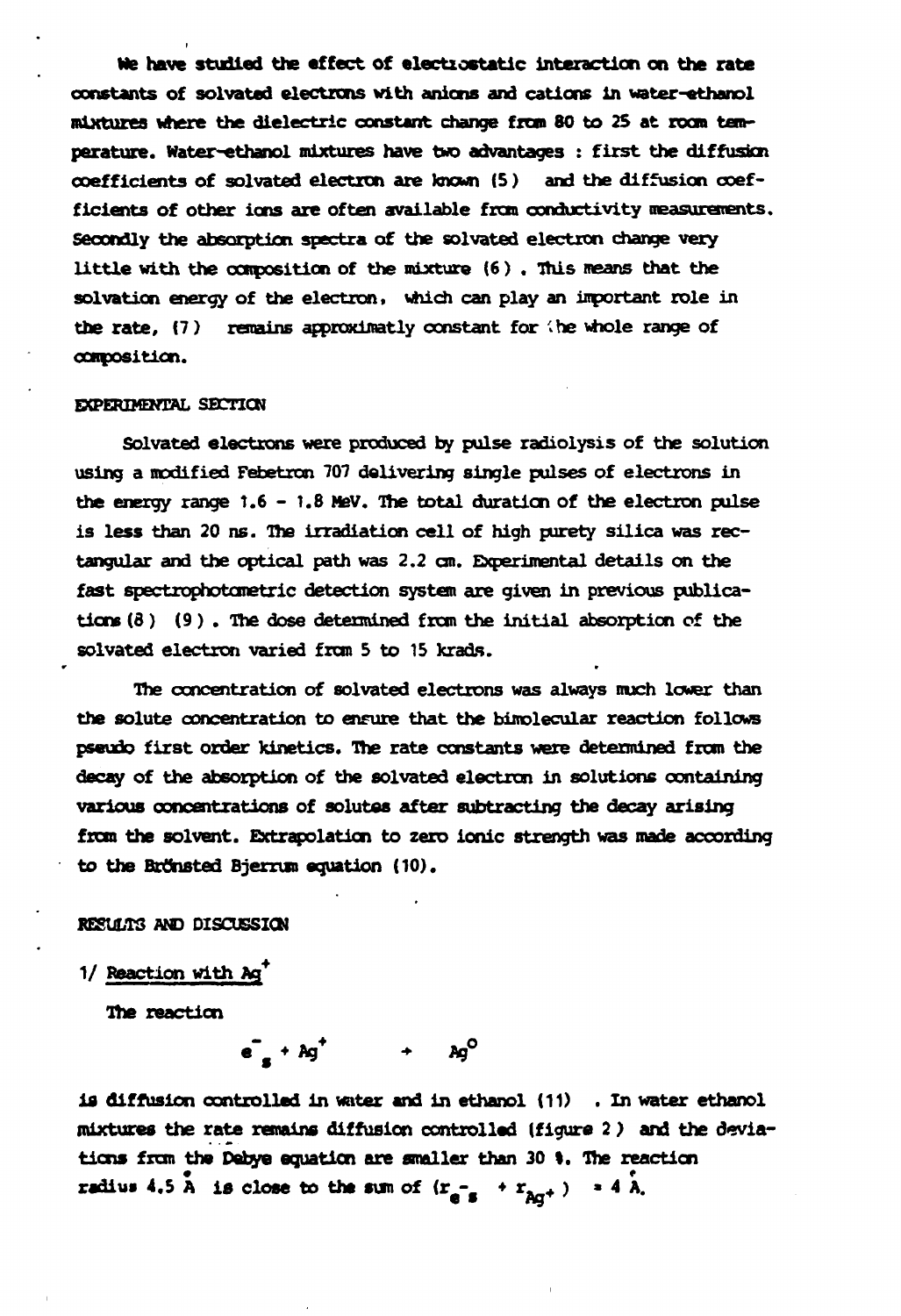The decrease in the rate constant from water to ethanol is not due to the lower thermodynamic activity of Ag<sup>\*</sup> in alcohols than in water (12) but **to the decrease of the diffusion coefficients of e~ and Ag\*. This effect is stronger than the increase due to the electrostatic interactions (figure 1)** and the net exiect is a small decrease in the rate. When  $Z_A$   $Z_B$  = 1 the effect of diffusion coefficients and electrostatic interac**tions act in the same direction and the rate constant decreases by two orders of magnitude from water to ethanol ( 13) .** 

# **2/ Reaction with NH ^**

**In water the reaction** 

**+**   $e_s + NH_4$   $\rightarrow$   $NH_3 + H$ 

is comparatively slow  $k < 10^7$  M<sup>-1</sup>s<sup>-1</sup> and becomes almost diffusion control**led in ethanol (11) .** 

**In that part which is not diffusion controlled the rate apparently follows the equation I (figure 3 but the slope gives a reaction radius**  of 2 A which is smaller than the sum of  $(r_{e^-s} + r_{NH_1^+}) = 4.2$  A. e s *""A*  **When the concentration of ethanol increases the raté constant is faster than expected. Two experiments were performed in water-methanol mixtures and the rate constants were also faster than expected. This cannot be due to the formation of ions pairs between NH.+ and Cl~ which would**  screen the charge on  $\overrightarrow{M_H}^*$  and hence decrease the reaction rate.

# **3/ Reaction with BrQ<sup>3</sup> "**

**The reaction** 

 $\epsilon_a + BrO_3$  **\*** BrO<sub>2</sub> + 2 OH

**is fast but not diffusion controlled in water. When KBrO- is used deviations from equation I are observed when the dielectric constant is lower than 40. The rate constants are faster than expected. But in this case formation of ion paris** 

$$
BxO_3^* + K^* \qquad \qquad + \qquad \left| BxO_3^* K^* \right|
$$

**would increase the rate of reaction with the solvated electron (8) . To check this hypothesis cryptand 222 was added to the solutions. The cryptand 222 has a three-dimensionnal cavity of 1.4 A and complexes strongly K\* (14) .The complex which is nearly spherical has a radius of about 5 A and dees not easily form ion pairs with anions ( 15 ) .**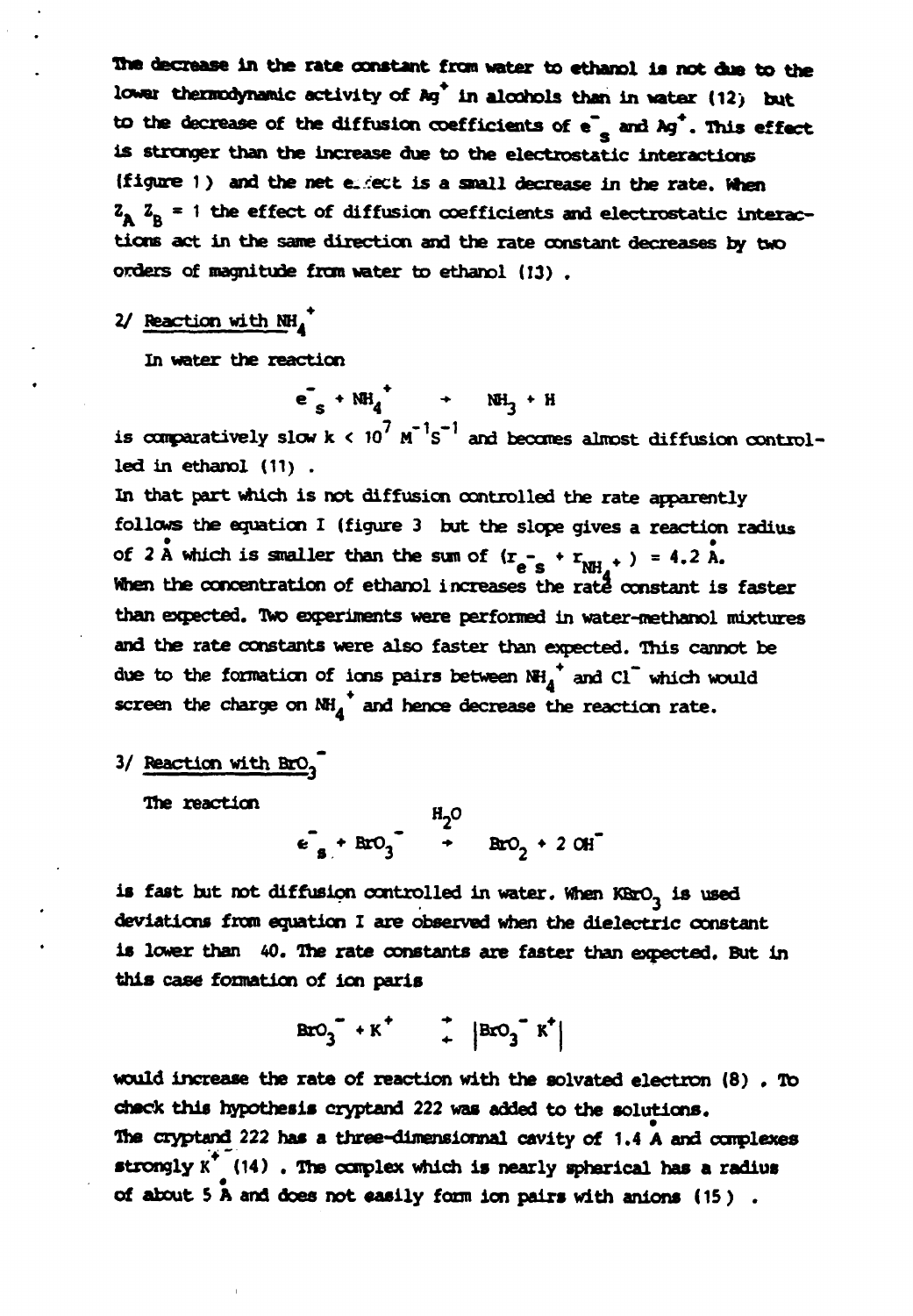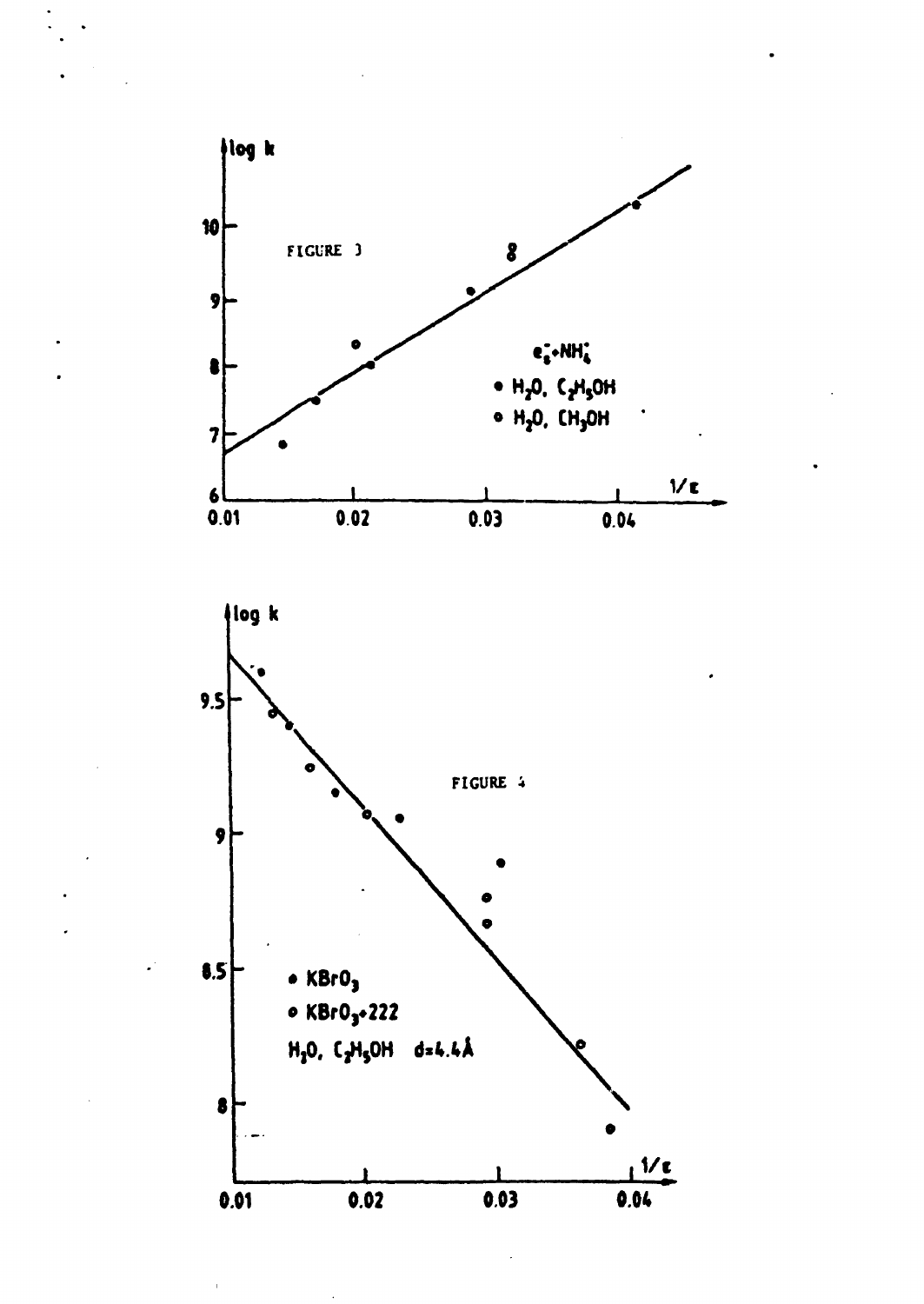**The cryptand 222 does not react with e"s (16) . In the region of high dielectric constant addition of 222 does not change the rate constant**  between  $e^r$  and  $BrO_3$ <sup>\*</sup> (figure  $4$ ), but for  $e < 40$  the rate is slower than in absence of 222. A plot of log k agains  $\frac{1}{\epsilon}$  gives a reasonnably **straight line with a reaction distance of 4.4 A .** 

#### **USAR MFFUSKW OGNTROUJS) REACTIONS**

**When the rate of diffusion and the rate of the chemical reaction are of the same magnitude the rate constant k is given by the equation** 

(III) 
$$
\frac{1}{\kappa} \frac{1}{k_{d}} + \frac{1}{k_{c}}
$$

where  $k_A$  and  $k_A$  are the rate constants respectively for the diffusion **controlled reaction and for the chemical reaction (17) . For ionic**  reaction k<sub>,</sub> and k<sub>a</sub> are given by equations I and II respectively.

**An example is given by the reaction** 

$$
e_{.S}^T + H^+ + H
$$

**which is not truly diffusion controlled in water. In water-ethanol mixtures the rate is almost indépendant of the dielectric constant until the mixture is 99 % in weight of ethanol (13) . In this range the proton remains bonded to a water molecule and the apparent lack of**  electrostatic effect is due to a compensation between  $k_A$  and  $k_A$ **(Table I) .** 

| wt $C_2H_5CH$                                                                  | $\mathbf 0$<br>$\bullet$ | 50   | 80   | 99                      |
|--------------------------------------------------------------------------------|--------------------------|------|------|-------------------------|
| $k_d$ in 10 <sup>10</sup> $\overline{M}$ <sup>-1</sup> s <sup>-1</sup>         | 9,5                      |      | 3,4  | 3,1                     |
| $k_c$ in 10 <sup>10</sup> $\text{m}^{-1}\text{s}^{-1}$                         | 3,2                      | 8,36 | 32,3 | 122                     |
| equation III<br>k.                                                             | 2,4                      | 2,4  | 3,1  | $\overline{\mathbf{3}}$ |
| (ref. 13)<br>$k$ exp.                                                          | 2,4                      | 2,5  | 2,9  | 2,8                     |
| $k_0 = 6.1 10^9 \text{ M}^{-1} \text{s}^{-1}$<br>$r_{e}$ + $r_{H}$ + $r$ 4,3 A |                          |      |      |                         |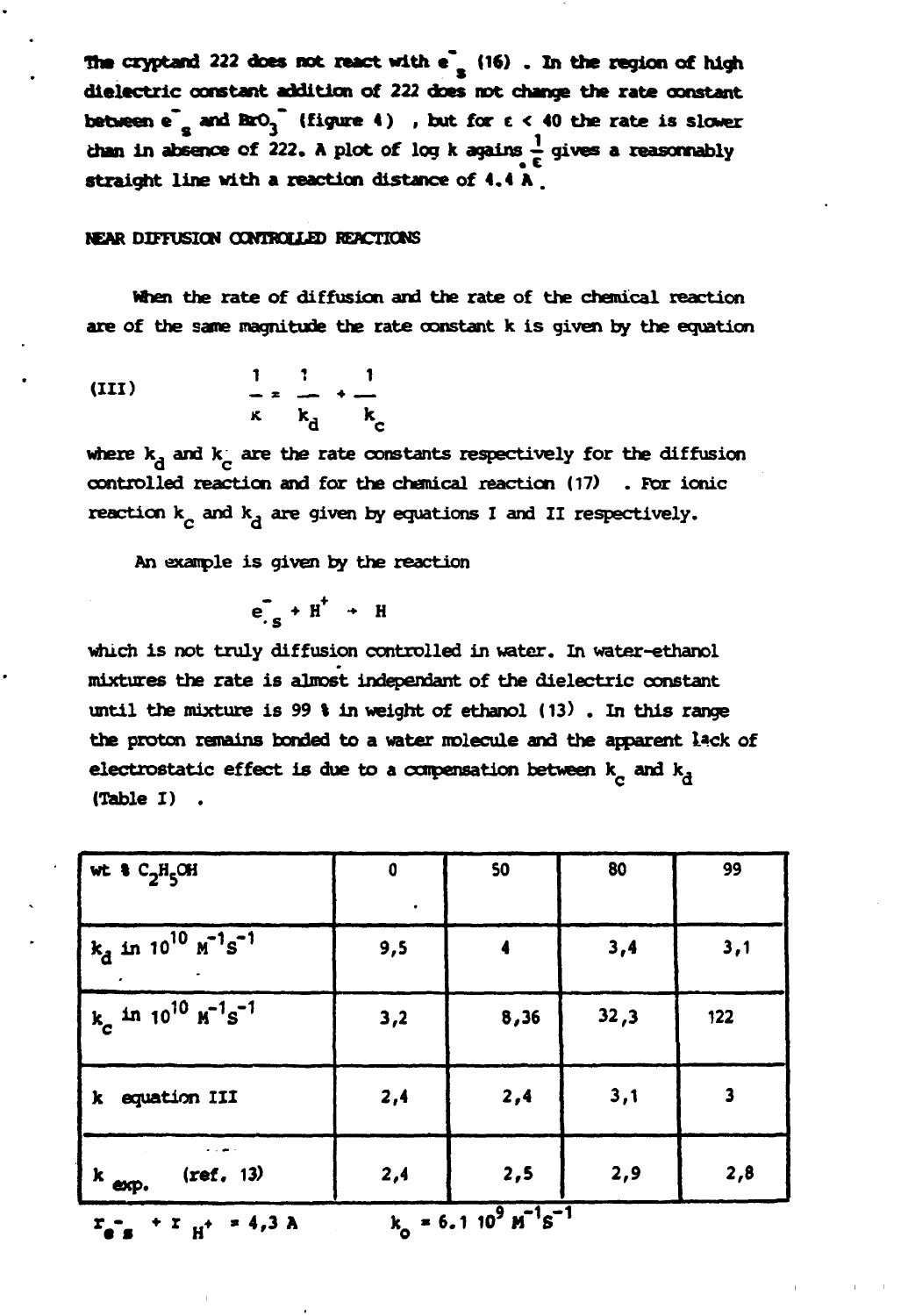### **REFERENCES**

**(1 ) B. Perlmutter - Hayman Progress in Reaction Kinetics Vol. 6 G. Barter Ed. Pergamon Press 1972 p. 239 (2) G. Scatchard Chen. Rev. JO, 229 (1932) (3) P. Debye Trans. Electrochem. Sec. 82, 265 (1942) (4 ) R. M. Noyes Progress in Reaction Kinetics Vol. 1 G. Porter Ed. Pergamon Press 1961 p. 129 (5 ) 0.1. Micic and B. Cercek J. Phys. Chan. 87, 823 (1977) (The Diffusion Coefficients of e~ in Methanol and Ethanol Water**  Mixtures have been inverted) **(6) S. Arai and M.C, Sauer J. Chen. Phys. 44, 2297 (1966) (7) J. Cygler and G.R. Freeman Can. J. Chem. 62, 1265 (1984) (8) B. Hickel J. Phys. Chan. 82, 1005 (1978) (9) J.L. Marignier and B. Hickel J. Phys. Chem. 88, 5376 (1984) (10) E.S. Aids, J.F. Hinton Solvent Effects on Chemical Phenomena Vol. 1 Academic Press New-York 1973 p. 227 (11) H .A. Scharwz et P.S. Gill ' J. Phys. Chem. \$1, 22 (1977) (12) E.J. Hart and M. Anbar The Hydrated Electron Wiley New-York 1970 p. 173 (13) F. Barat, L. Gilles, B. Hickel and B. Usigne J. Phys; Chem. 77, 1711 (1973) (14) J.M. Lehn and J.P. Sauvage J. Am. Chem. Soc. 97, 6700 (1975)**